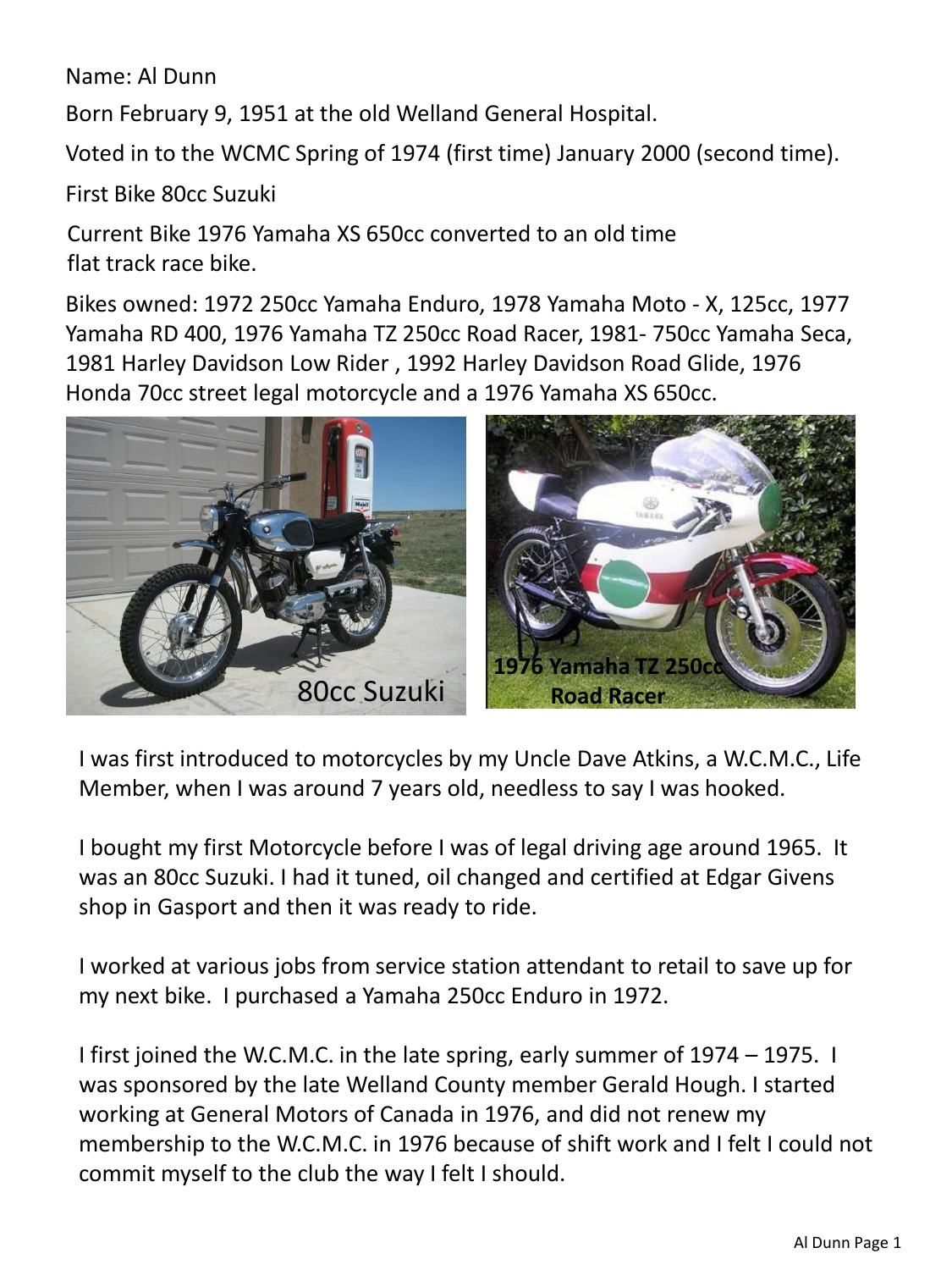I rode motorcycles, street bikes and racing motorcycles up until 1987, life was great. My first racing machine was o 1978 Yamaha Moto - X, 125cc. My first real street bike, other than my enduro was a 1977 Yamaha RD 400, the red one. Rode the hell out of that bike and traded it for a 1976 Yamaha TZ 250cc Road Racing Machine. I raced from 1978 - 1983 under the CMA (Canadian Motorcycle Association) and WERA (USA) banners.

I got married in the fall of 1983, ending my racing career due to family commitments. I continued road riding on a 1981- 750cc Yamaha Seca shaft drive, then purchased a 1981 Harley Davidson Low Rider until 1987. I also had o 1992 Harley Davidson Road Glide, a 1976 Honda 70cc street legal motorcycle and presently still own a 1976 Yamaha XS 650cc converted to an old time flat track race bike. I tried my hand of Trials riding on borrowed motorcycles, too slow for me at the time. I moved on to attempting Speedway thanks to Ian Boyd who used to race with Lightening Len Dillon, Hot Dog Freddie Legualt and John 'Crash' Dymetrow. I could not get trying to high-side a motorcycle on purpose out of my head.

I've been to various motorcycle events throughout my life in 0ntario, Quebec and all over the United States. I've been a witness to one of the most dangerous motorcycle races probably in the world, the Isles of Mann in the United Kingdom in 1979. I have seen some of the best riders, Mike Hailwood, Joey Dunlop, for example perform their magic. I've met and raced against some of the sports largest stars, mostly road racing.



Al hard at Work around the Club